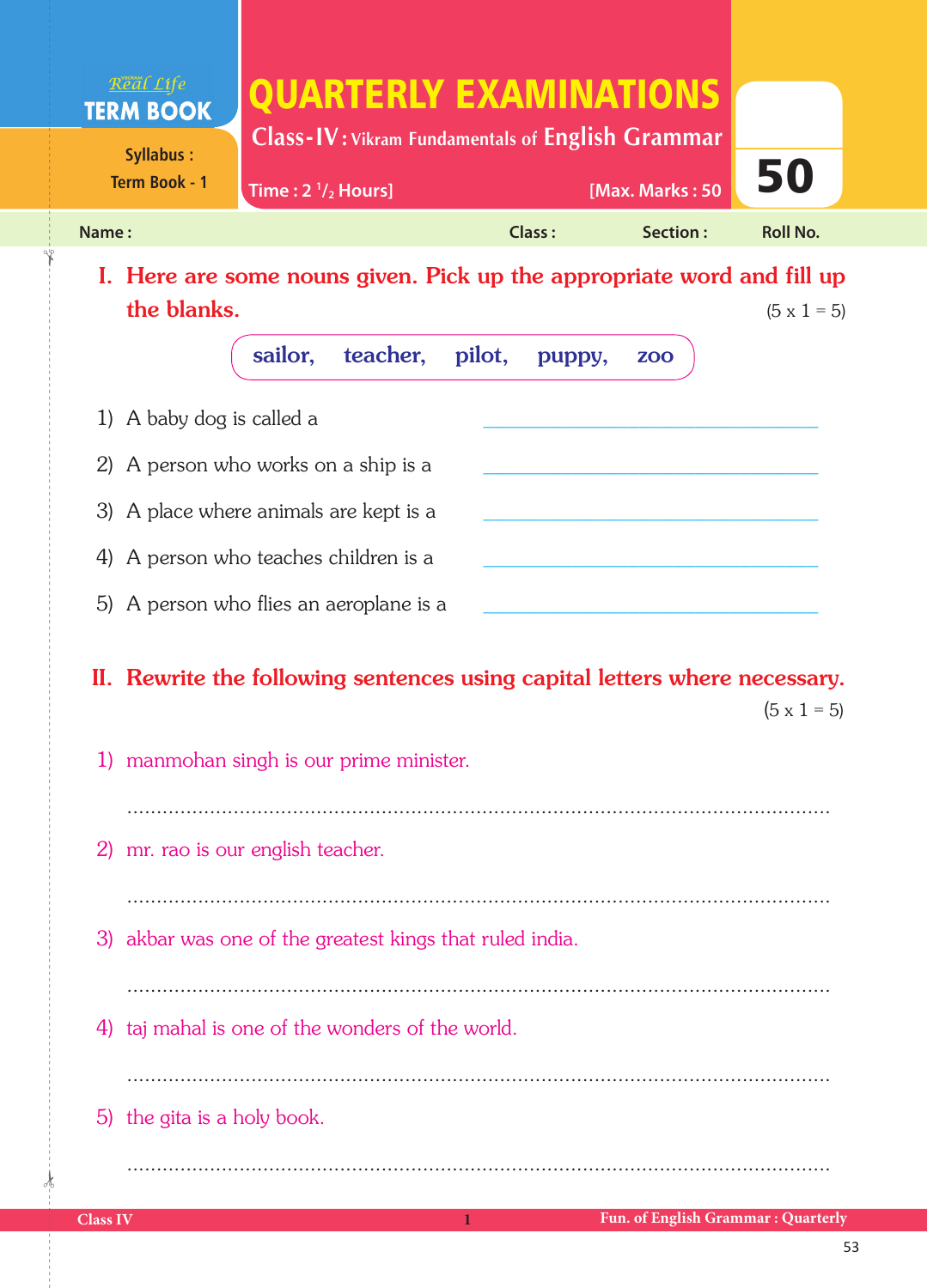III. Fill in the blanks in the following. Choose the right noun from the list **given.** (5 x 1 = 5)

|    | thieves, stones,<br>cattle,<br><b>books</b><br>flowers,                  |
|----|--------------------------------------------------------------------------|
|    | 1) a bundle of                                                           |
|    | 2) a herd of                                                             |
|    | 3) a pack of                                                             |
|    | 4) a bunch of                                                            |
|    | 5) a heap of                                                             |
|    | IV. Fill in the blanks with these Abstract Nouns formed from words given |
|    | in the brackets.<br>$(5 \times 1 = 5)$                                   |
| 1) |                                                                          |
|    |                                                                          |
|    |                                                                          |
|    |                                                                          |
|    |                                                                          |
|    | V. Fill in the blanks with suitable Pronouns.<br>$(5 \times 1 = 5)$      |
|    |                                                                          |
| 2) | You have a name. What is ?                                               |
|    |                                                                          |
|    |                                                                          |
|    |                                                                          |
|    |                                                                          |
| 5) | Sarala and Madhavi are good friends.  like dancing.                      |
|    | like playing tennis also.                                                |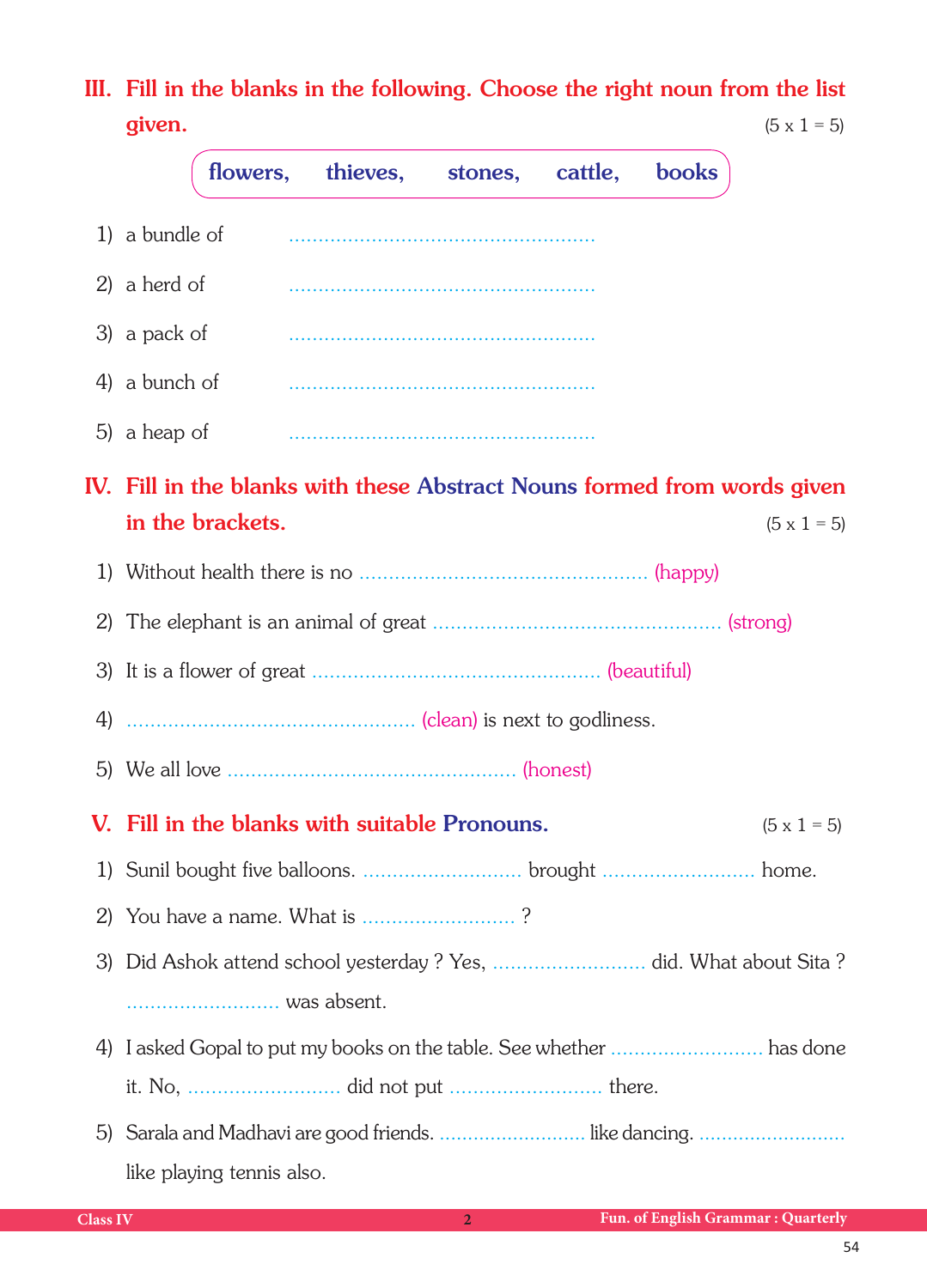|    |                                                  | VI. Join the following pairs of sentences with a relative pronoun. $(5 \times 1 = 5)$ |                   |                    |
|----|--------------------------------------------------|---------------------------------------------------------------------------------------|-------------------|--------------------|
|    | 1) The child is dead. I saw the child yesterday. |                                                                                       |                   |                    |
|    |                                                  |                                                                                       |                   |                    |
|    | 2) I know the man. He stole my bicycle.          |                                                                                       |                   |                    |
|    |                                                  |                                                                                       |                   |                    |
|    | 3) I know a man. The man has been to the States. |                                                                                       |                   |                    |
|    |                                                  |                                                                                       |                   |                    |
|    | 4) He met a girl. The girl had lost her way.     |                                                                                       |                   |                    |
|    |                                                  |                                                                                       |                   |                    |
|    | 5) Here is the doctor. He cured me of malaria.   |                                                                                       |                   |                    |
|    |                                                  |                                                                                       |                   |                    |
|    |                                                  | VII. Identify Transitive, Intransitive verbs and verbs of incomplete predication.     |                   |                    |
|    |                                                  |                                                                                       |                   |                    |
|    |                                                  |                                                                                       |                   | $(5 \times 1 = 5)$ |
|    |                                                  | <b>Transitive verb</b>                                                                | Intransitive verb |                    |
|    | 1) Sita looked sad.                              |                                                                                       |                   |                    |
|    | 2) Mani looked happy.                            |                                                                                       |                   |                    |
|    | 3) The horse kicked the man.                     |                                                                                       |                   |                    |
|    | 4) He spoke the truth.                           |                                                                                       |                   |                    |
|    | 5) The bell rang loudly.                         |                                                                                       |                   |                    |
|    |                                                  | VIII. Pick out Adverbs in the following sentences and say what kind of adverbs        |                   |                    |
|    | they are.                                        |                                                                                       |                   | $(5 \times 1 = 5)$ |
| 1) | I have seen him once.                            |                                                                                       |                   |                    |
| 2) | I hurt my leg yesterday.                         |                                                                                       |                   |                    |
| 3) | The story is written well.                       |                                                                                       |                   |                    |

5) You should not do so.

 $\frac{1}{2}$ 

✁